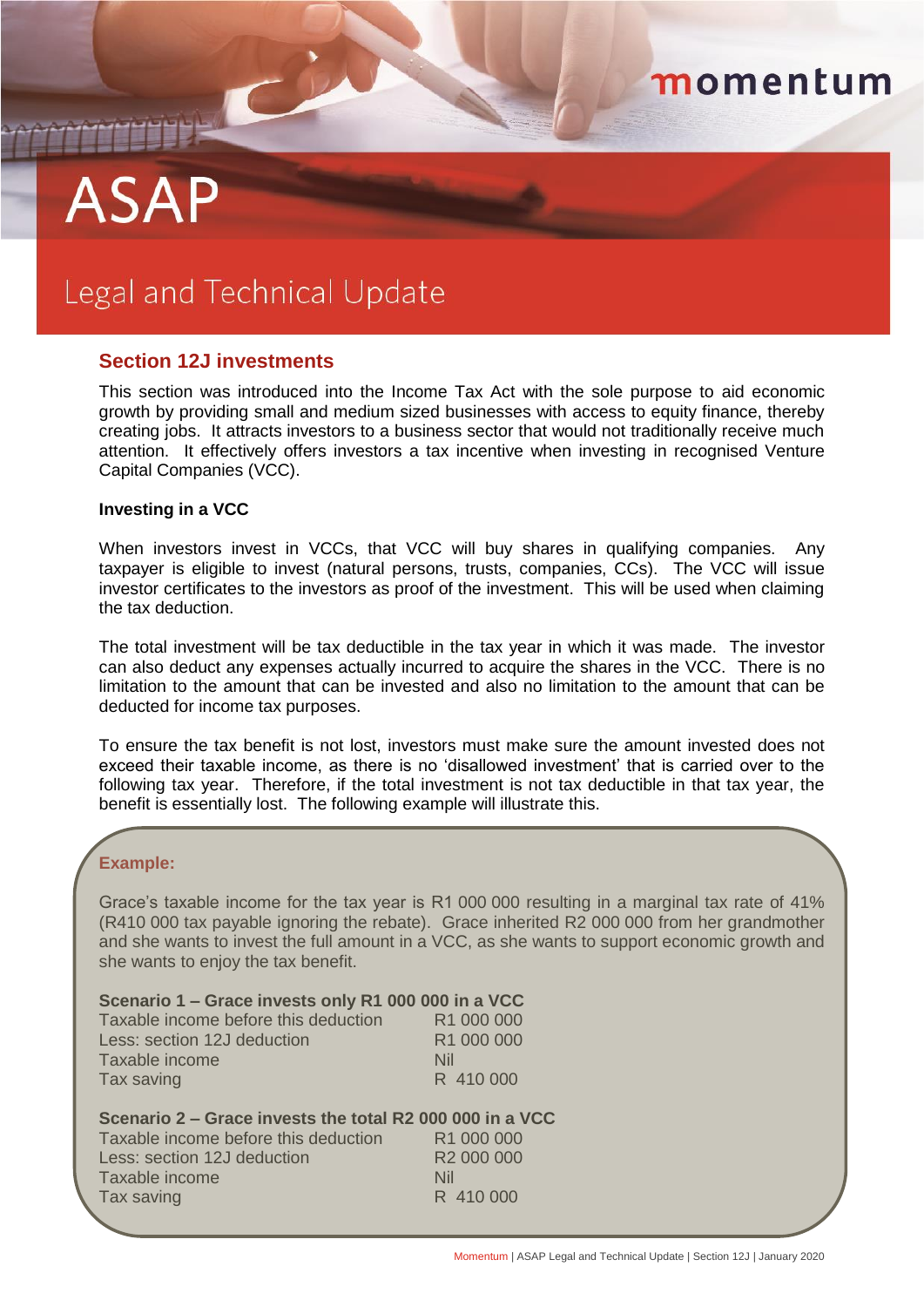This shows that if the contribution exceeds the taxable income of the investor, the tax benefit associated with the surplus amount will be lost. It will be more beneficial to retain the additional R1 000 000 and to invest it in the following tax year – which will then result in another tax saving in that following tax year.

The typical investment structure will be as follows:



## **What are the requirements to be a recognised VCC?**

All the following preliminary requirements must be met for an approved VCC status. The requirements must be met during each year or assessment:

- The company must be a resident:
- The sole purpose of the company is to manage investments in qualifying companies (investees);
- The company's tax affairs must be in order;
- The company must be a licensed FSP under section 7 of the FAIS Act.

In addition, the company must meet the following requirements by the end of each tax year after the expiry of 3 years from the first date of issue of venture capital shares:

- A minimum of 80% of the expenditure incurred by the VCC to acquire assets must be for qualifying shares and each investee must, immediately after issuing qualifying shares, hold assets with a book value not exceeding:
	- $\circ$  R500 million in any junior mining company, or
	- o R50 million in any other qualifying company.
- The expenditure incurred by the VCC to acquire qualifying shares in any one investee may not exceed 20% of any amounts received in respect of the issue of venture capital shares.

If the requirements are not met at any stage, the approval can be withdrawn.

An approved VCC is responsible to maintain records of all investors and investees and the records must be submitted to SARS twice a year. The VCC is responsible to ensure it invests in qualifying companies

#### **Who qualifies as an investee (qualifying company)?**

This is the company in which the VCC can invest the funds it receives from investors. The following requirements must be met to be an investee:

- It must be a company that is resident in SA;
- The company's tax affairs must be in order;
- The company must be unlisted, unless it is a junior mining company, in which case it may be listed on the Alternative Exchange Division of the JSE;
- During any tax year, the sum of investment income derived by the company may not exceed 20% of its gross income.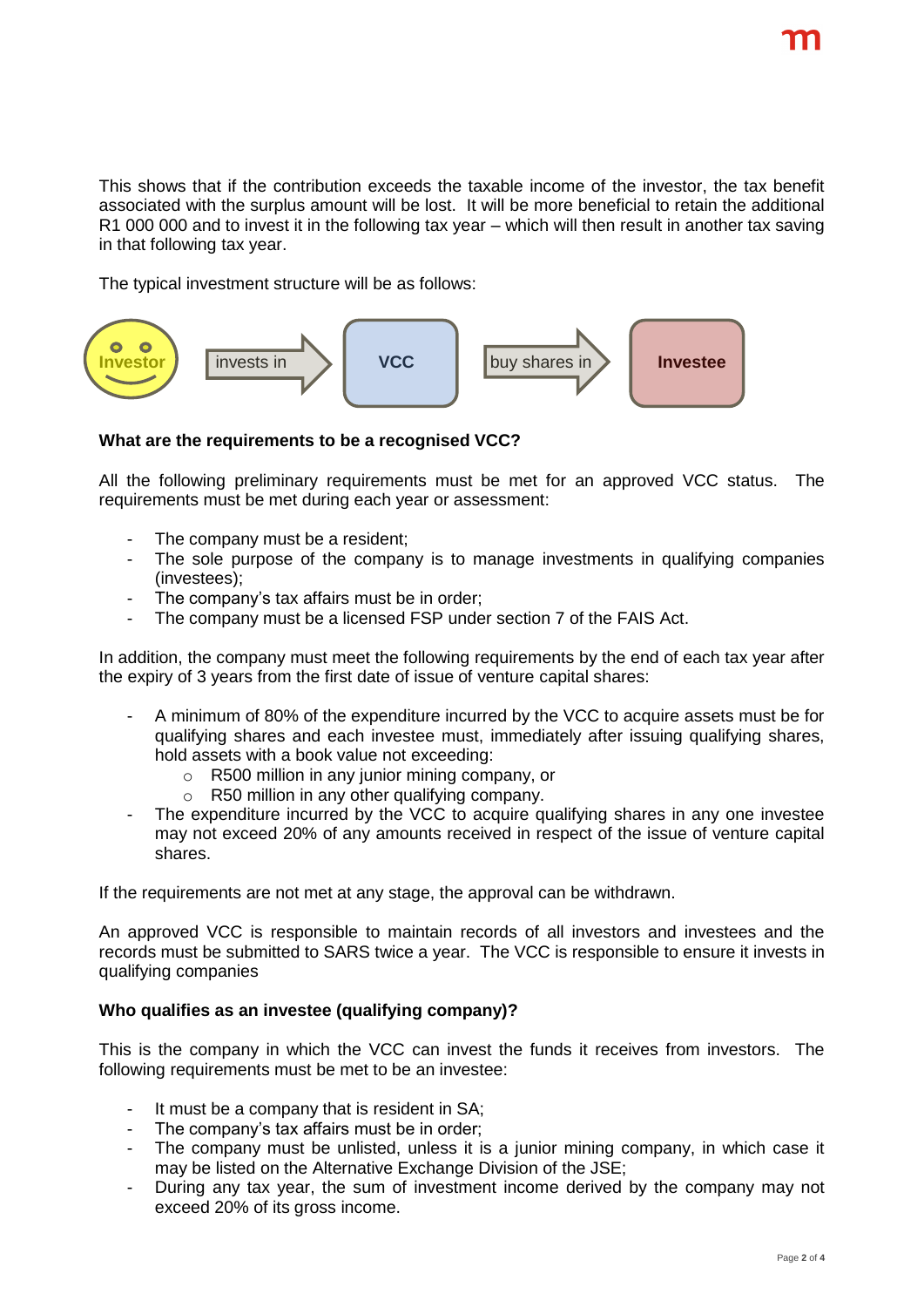- $\circ$  Investment income for this purpose is defined as any income from dividends, royalties, foreign dividends, rental iro immovable property, annuities or similar income, interest, proceeds from investment or trading in financial instruments, marketable securities or immovable property.
- $\circ$  It is clear that the investee cannot simply use the funds to invest in 'traditional investments' and that the main purpose must be to invest in a business that generates income associated with a trade or business of some sort.
- The company may not carry on the following impermissible trades:
	- o Any trade iro immovable property, except if it is a hotel (including bed and breakfast),
	- $\circ$  Financial service activities including banking, insurance, money-lending and hire purchase financing,
	- o Provision of financial or advisory services, including legal, tax advisory, stock broking, management consulting, auditing or accounting,
	- $\circ$  Manufacturing, buying or selling liquor, tobacco products, arms or ammunition, or
	- o Any trade outside of SA.

These qualifying companies do not enjoy any special tax treatment.

#### **Investment term**

The ideal investment term is in excess of 5 years. Where the investor sells the shares in the VCC within 5 years of making the investment, there will be a recoupment of the tax benefit enjoyed when the investment was made.

In the example of Grace, if she sold her shares in year 3, the total tax saving will be recouped – which will result in her tax liability being increased by the R410 000 in that year.

#### **Realising the investment**

It is important to determine when and how the investment can be liquidated. When the investment is liquidated or disposed of after the 5 years, capital gains tax (CGT) will be payable on any gains realised.

It is important to note that the base cost for an investment in a VCC is nil due to the tax deductibility of the investment initially.

#### **The net return**

The CGT treatment of the investment can result in client's questioning the net return on the investment.

If we use Grace's example and assume she invests R1 000 000 into a section 12J investment vs an investment in a general equity collective investment realising a return of 10% per annum, the outcome after 5 years will be as follows: